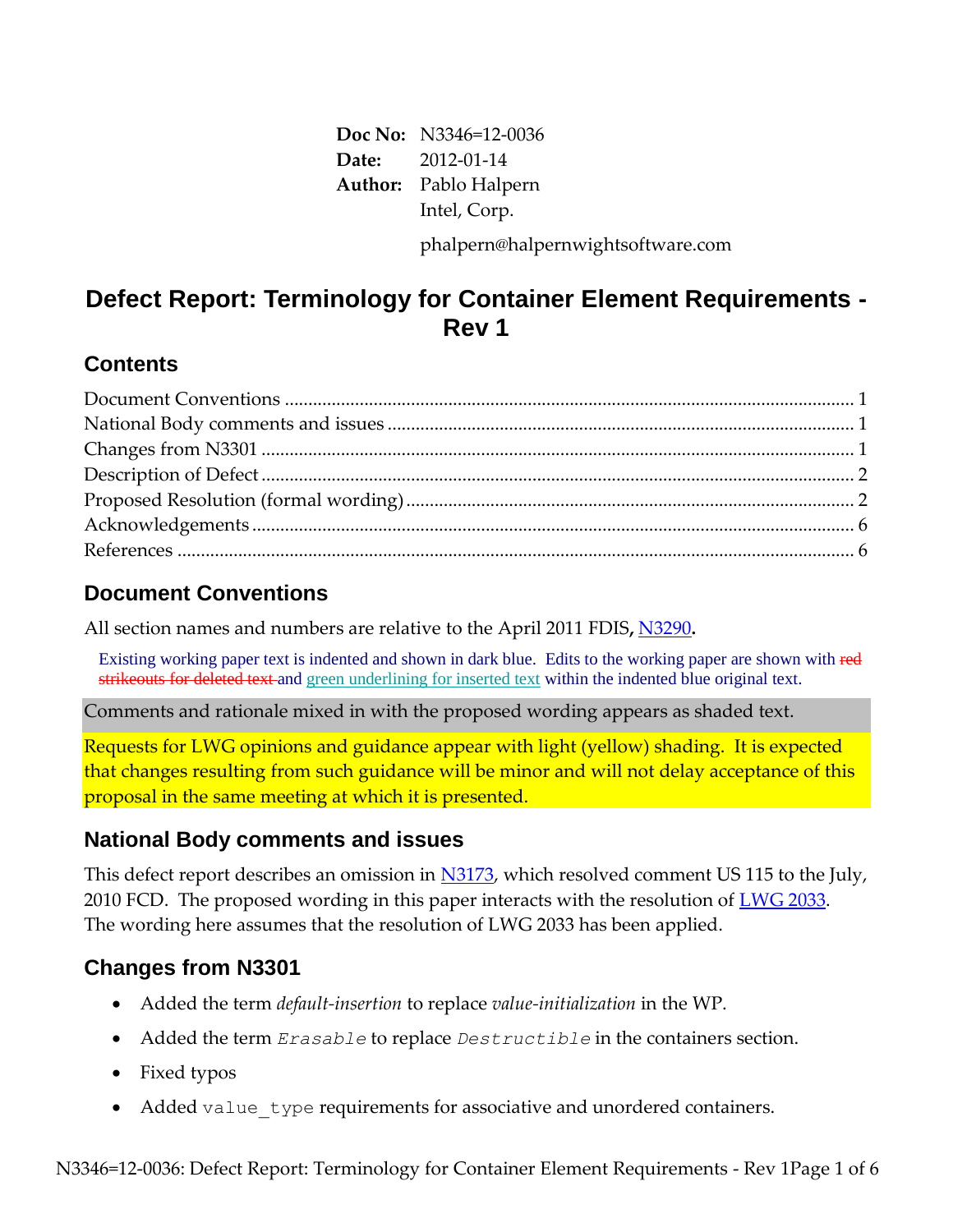## **Description of Defect**

Adoption of [N3173](http://www.open-std.org/JTC1/SC22/WG21/docs/papers/2010/N3173.pdf) corrected the misuse of the terms CopyConstructible and MoveConstructible and the phrase "constructible with *args*" in the containers section of the FCD. Unfortunately, the paper missed a few incorrect uses of CopyConstructible and failed to correct similar misuses of the terms DefaultConstructible and Destructible. These errors persist now in the IS and should be corrected by a TC.

The nature of the terminology misuse is that elements of a container are never constructed or destructed directly within the container (except in the case of array), but rather are constructed by calling the construct member function of the container's allocator and destructed by calling the destroy member function of the container's allocator. The allocator is not required to call the element's constructor with exactly the list of arguments supplied to construct. The scoped allocator adaptor is an example of an allocator that modifies the construct argument list before calling the element's constructor. Thus, saying that a container's value type is DefaultConstructible is neither necessary nor sufficient for specifying the requirements on that type. The proposed wording below defines precise replacements for the terms DefaultConstructible and Destructible in the containers section just as N3173 did for CopyConstructible and MoveConstructible. The wording also replaces any incorrect uses of DefaultConstructible and Destructible with the new terms and corrects some remaining incorrect uses of CopyConstructible.

# **Proposed Resolution (formal wording)**

Note to the Editor: It is probably easiest to apply the PR of [LWG 2033](http://lwg.github.com/issues/lwg-active.html#2033) to the WP before applying these changes, since some of the global search-and-replace will affect text in LWG 2033.

1. Modify the first row of Table 96 in section 23.2.1 [container.requirements.general] as follows:

| <b>Expression</b> | <b>Return Type</b> | <b>Operational</b><br><b>Semantics</b> | <b>Assertion/note</b><br>pre-/post-condition                                                                                     | <b>Complexity</b> |
|-------------------|--------------------|----------------------------------------|----------------------------------------------------------------------------------------------------------------------------------|-------------------|
| X:: value type    |                    |                                        | <i>Requires:</i> $\mathbb{T}$ is<br><b>DestructibleErasable from X</b><br>(see [container.requirements.general],<br><b>below</b> | compile time      |

Note to the Editor: The reference to [container.requirements.general] specifically refers to paragraph 13, but I understand that paragraph-level references are not used in the standard.

2. Add a thee new bullets to 23.2.1 [container.requirements.general], paragraph 13 as follows:

Given a container type X having an allocator type identical to A and a value type identical to T and given an lvalue m of type A, a pointer p of type  $T^*$ , an expression v of type (possibly const) T, and an rvalue  $\tau v$ of type T, the following terms are defined.  $(H X)$  is not allocator-aware, the terms below are defined as if A were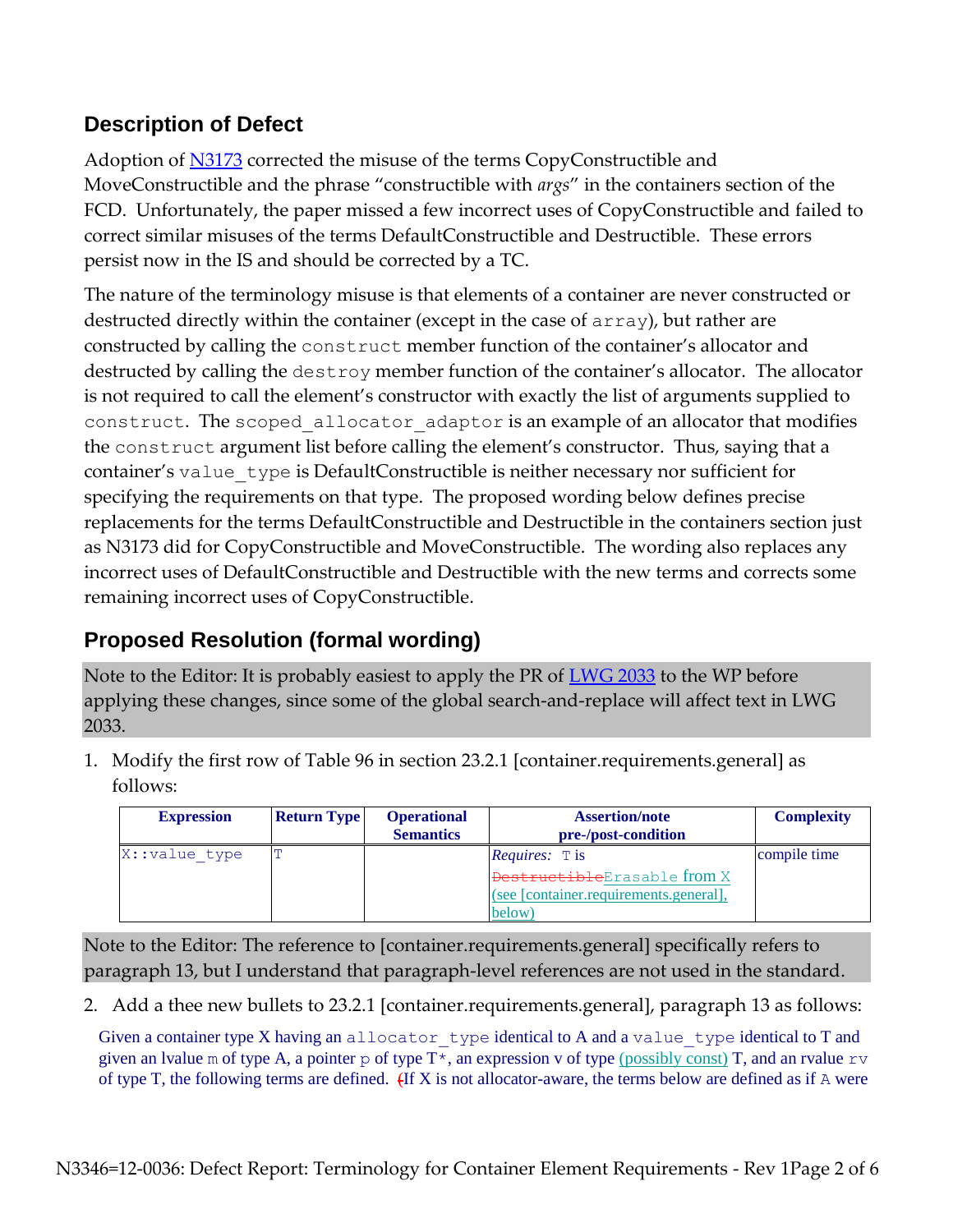std::allocator<T>> - no allocator object needs to be created and user specializations of std::allocator<T> are not instantiated:

— T is *DefaultInsertable into X* means that the following expression is well formed:

allocator traits<A>::construct(m, p);

— An element of X is *default-inserted* if it is initialized by evaluation of the expression

allocator traits<A>::construct(m, p);

where p is the address of the uninitialized storage for the element allocated within X.

One could argue that the terms *ValueInsertable* and *value-inserted* would be more consistent with the term *value-initialized* which they replace. However, I think it is easier to understand the terms *DefaultInsertable* and *default-inserted* because they typically invoke the default constructor.

— T is *CopyInsertable into X* means that the following expression is well-formed:

```
allocator traits<A>::construct(m, p, v);
```
— T is *MoveInsertable into X* means that the following expression is well-formed:

allocator traits<A>::construct(m, p, rv);

— T is *EmplaceConstructible into X from args*, for zero or more arguments, *args,* means that the following expression is well-formed:

allocator traits<A>::construct(m, p, args);

— T is *Erasable from X* means that the following expression is well formed:

allocator traits<A>::destroy(m, p);

[*Note:* A container calls allocator traits<A>:: construct(m, p, args) to construct an element at p using *args*. The default of construct in std::allocator will call ::new((void\*) p) T(*args*) but specialized allocators may choose a different definition. *– end note* ]

There are no incorrect uses of DefaultConstructible, CopyConstructible,

MoveConstructible, or *constructible from* in section 23.2, including Tables 96 through Tables 103.

3. In section 23.2.4 [associative.reqmts], table 102, modify the top rows as follows:

| <b>Expression</b>                                       | <b>Return Type</b> | <b>Assertion/note</b><br>pre-/post-condition                                       | <b>Complexity</b> |
|---------------------------------------------------------|--------------------|------------------------------------------------------------------------------------|-------------------|
| X:: key type                                            | Key                | <i>Requires</i> : Kev is Destructible                                              | compile time      |
| X:: mapped type<br>$(\text{map and multimap})$<br>only) | т                  | Requires: T is Destructible                                                        | compile time      |
| X:: value type<br>(set and multiset<br>only)            | Key                | <i>Requires:</i> value type is<br>Erasable from X                                  | compile time      |
| X:: value type<br>(map and multimap<br>only)            | T                  | pair <const is<br="" key,="" requires:="" type="" value="">Erasable from X</const> | compile time      |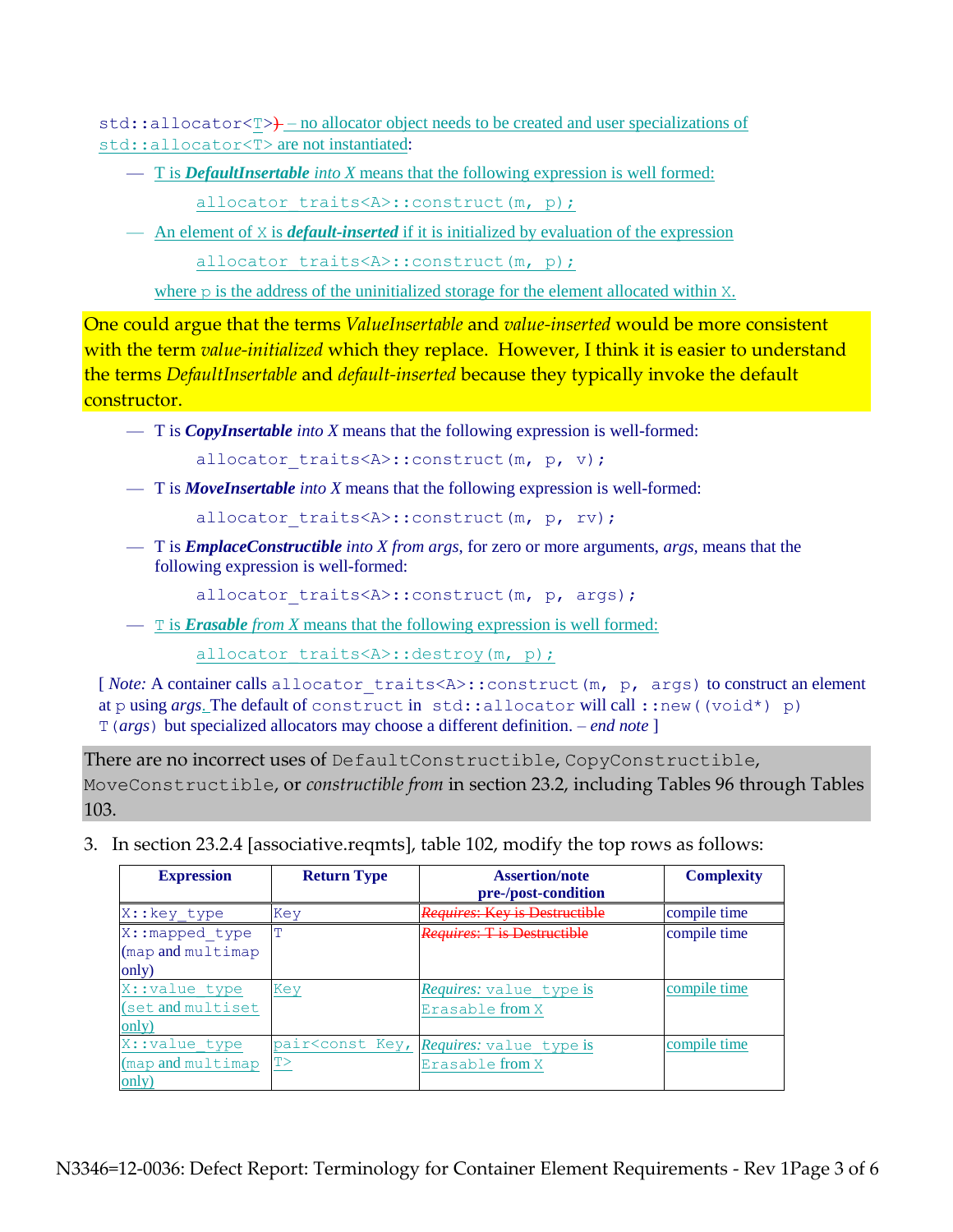4. In section 23.2.5 [unord.req], table 103, modify the top rows as follows:

| <b>Expression</b>  | <b>Return Type</b> | <b>Assertion/note</b>                                                                        | <b>Complexity</b> |
|--------------------|--------------------|----------------------------------------------------------------------------------------------|-------------------|
|                    |                    | pre-/post-condition                                                                          |                   |
| X:: key type       | Key                | <i>Requires:</i> Key shall be Destructible                                                   | compile time      |
| X:: mapped type    | T                  | Requires: T is Destructible                                                                  | compile time      |
| (unordered map and |                    |                                                                                              |                   |
| unordered multimap |                    |                                                                                              |                   |
| only)              |                    |                                                                                              |                   |
| X:: value type     | Key                | <i>Requires:</i> value type is                                                               | compile time      |
| (unordered set and |                    | Erasable from X                                                                              |                   |
| unordered multiset |                    |                                                                                              |                   |
| only)              |                    |                                                                                              |                   |
| X:: value type     |                    | pair <const is<="" key,="" requires:="" td="" type="" value=""><td>compile time</td></const> | compile time      |
| (unordered map and | T                  | Erasable from X                                                                              |                   |
| unordered multimap |                    |                                                                                              |                   |
| only)              |                    |                                                                                              |                   |

5. In sections 23.3.3 [deque] through 23.5 [unord], make the following text replacements:

| Original text, in FDIS                       | Replacement text                                        |
|----------------------------------------------|---------------------------------------------------------|
| T shall be<br>DefaultConstructible           | Tshall be DefaultInsertable into *this                  |
| value-initialized elements                   | default-inserted elements                               |
| key type shall be<br>CopyConstructible       | key type shall be CopyInsertable into<br>$*$ this       |
| mapped type shall be<br>DefaultConstructible | mapped type shall be DefaultInsertable<br>$into * this$ |
| mapped type shall be<br>CopyConstructible    | mapped type shall be CopyInsertable into<br>*this       |
| mapped_type shall be<br>MoveConstructible    | mapped type shall be MoveInsertable into<br>*this       |
| Key shall be CopyConstructible               | Key shall be CopyInsertable into *this                  |
| value type is constructible from             | value type is EmplaceConstructible into<br>*this from   |

**Notes to the editor**: The above are carefully selected phrases that can be used for global search-and-replace within the specified sections without accidentally making changes to correct uses of DefaultConstructible et. al.. Please ensure that the resolution of 2033 is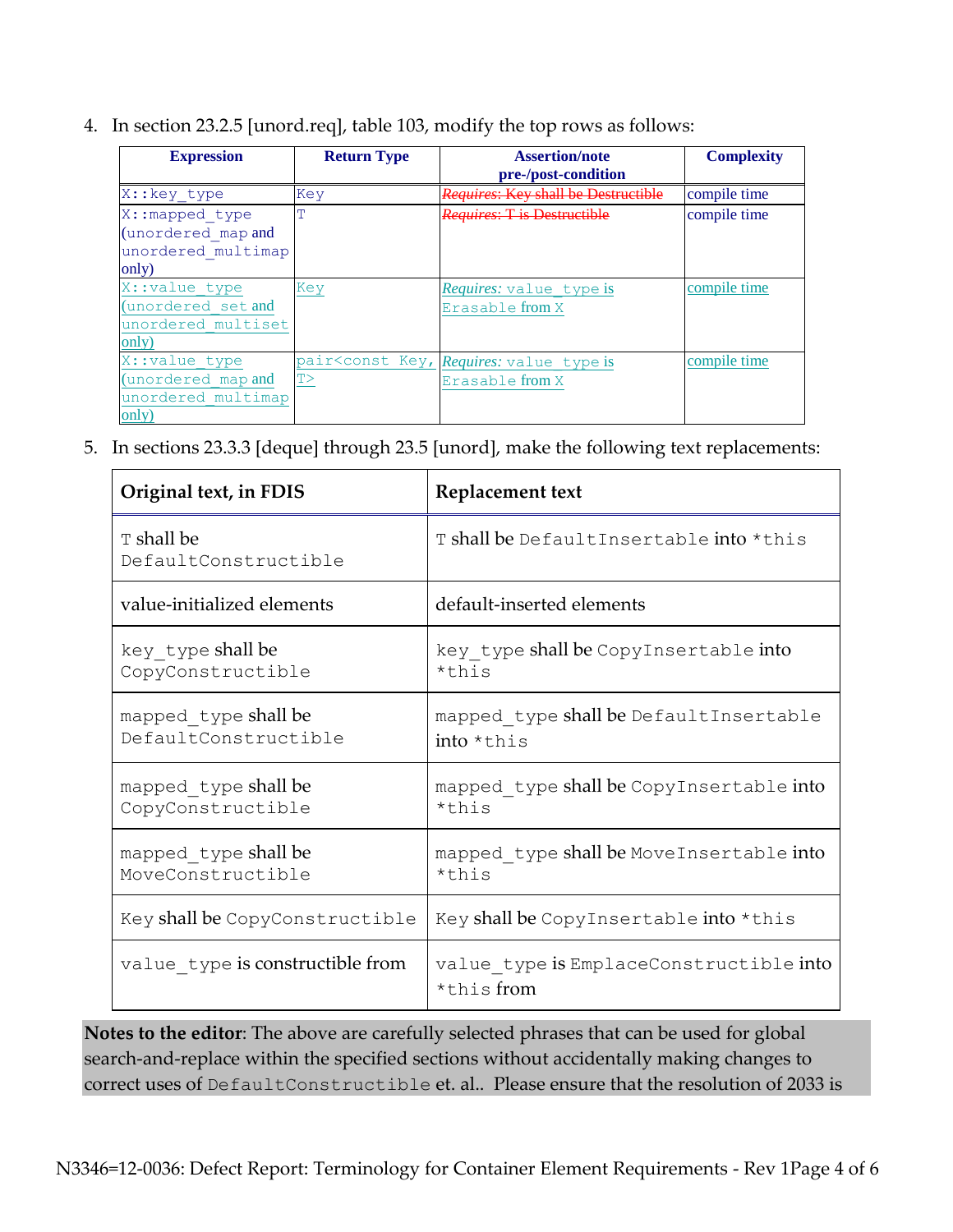applied before applying these changes, otherwise, the use of DefaultConstructible in that resolution will be incorrect.

6. Modify section 23.3.4.5 [forwardlist.modifiers], split paragraphs 27 and 28 into four paragraphs as follows:

void resize(size type sz);

void resize(size type sz, const value type& c);

*Effects*: If sz < distance(begin(), end()), erases the last distance(begin(), end()) - sz elements from the list. Otherwise, inserts sz - distance (begin(), end()) defaultinserted elements at the end of the list. For the first signature the inserted elements are value-initialized, and for the second signature they are copies of  $e$ .

Requires: T shall be DefaultInsertable into \*this. DefaultConstructible for the first form and it shall be CopyInsertable into \*this for the second form.

void resize(size type sz, const value type& c);

*Effects*: If sz < distance(begin(), end()), erases the last distance(begin(), end()) - sz elements from the list. Otherwise, inserts sz - distance (begin(), end()) such that each new element, e, is initialized by a method equivalent to calling allocator traits<allocator type>::construct(get allocator(), std::addressof(e), c).

*Requires*: T shall be CopyInsertable into \*this.

7. Fix section 23.3.6.3 [vector.capacity] paragraph 10 as shown:

void resize(size\_type sz);

- 9 *Effects*: If sz <= size(), equivalent to erase(begin() + sz, end());. If size() < sz, appends  $sz - size()$  value-initialized default-inserted elements to the sequence.
- 10 *Requires*: T shall be  $\epsilon$ opyMoveInsertable into \*this and DefaultInsertable into \*this.

**Note to the editor:** The change to paragraph 10 supersedes a similar change proposed in the resolution of LWG 2033. The change to paragraph 9 is orthogonal to a separate change to the same paragraph in LWG 2033.

Separable issue: In 23.4.4.2 map constructor map(first, last), has an incomplete *requires* clause. It describes what the requirement is if \*first is pair<key type, mapped type> but doesn't say what requirement is otherwise. What should the requirement be? Does \*this have to be a pair, or merely pair-like? What are the actual requirements on first->first and first->second? I believe that the requirement should be fairly broad but complex: the iterator's value type must have members first and second, where key type is EmplaceConstructible into \*this from first->first and mapped type is EmplaceConstructible into \*this from first->second. However, it might be sufficient and simplest to say that value type is EmplaceConstructible into  $*$ this from  $*$ first. The same issue applies to the insert member 23.4.4.4 [map.modifiers]. In the latter case, the range insert version should probably be separated from the other two and each one's